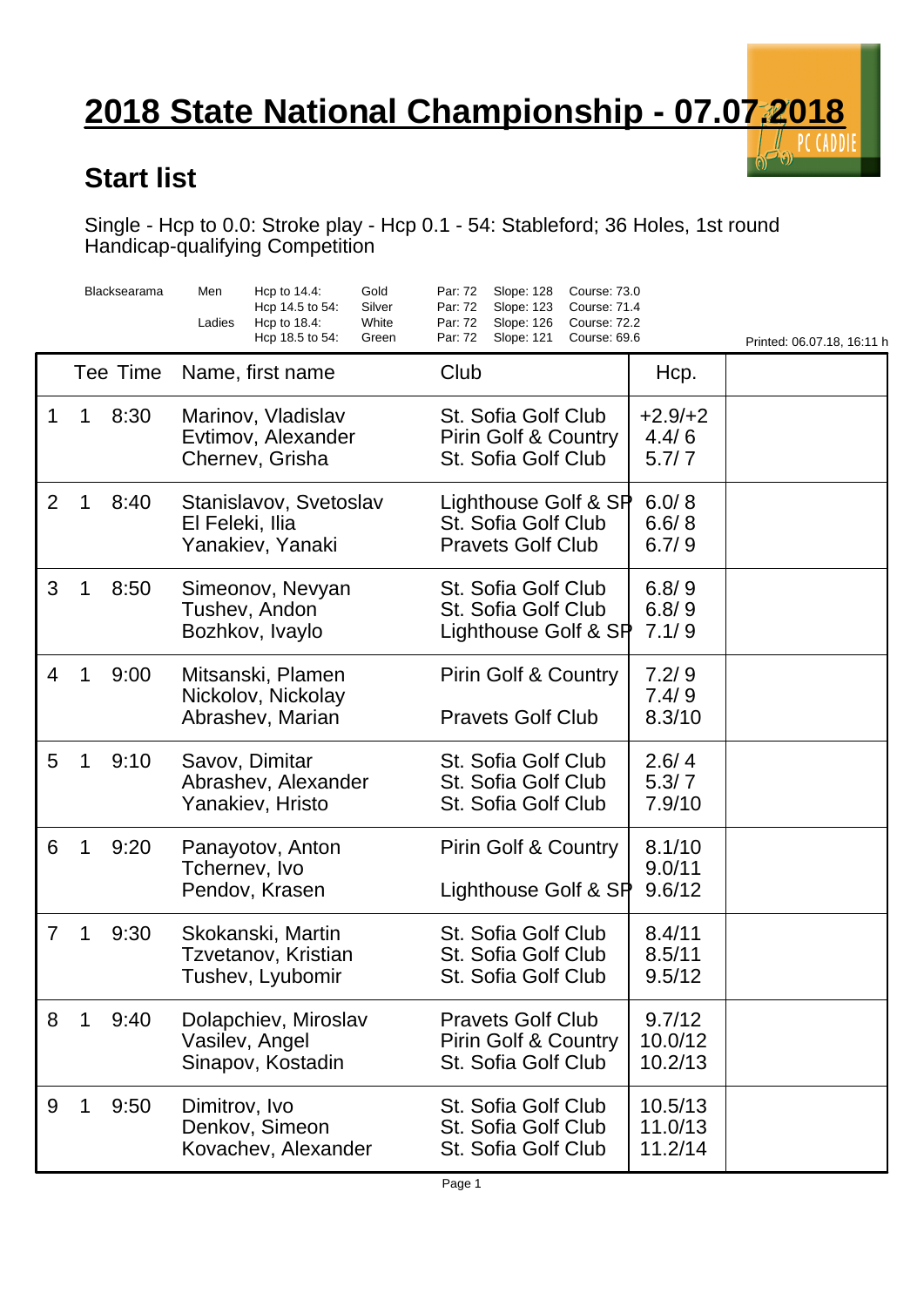|    | Tee Time     |       | Name, first name                                                                   | Club                                                                                                              | Hcp.                                     |  |
|----|--------------|-------|------------------------------------------------------------------------------------|-------------------------------------------------------------------------------------------------------------------|------------------------------------------|--|
| 10 | 1            | 10:00 | Shishkov, Momchil<br>Nankov, Nikolai<br>Radev, Dimitar                             | <b>Pirin Golf &amp; Country</b><br><b>Thracian Cliffs Golf</b><br>St. Sofia Golf Club                             | 11.4/14<br>11.5/14<br>11.7/14            |  |
| 11 | $\mathbf{1}$ | 10:10 | Simeonova, Ivana<br>Borisova, Magdalena<br>Skokanska, Stefani<br>Busheva, Kristina | St. Sofia Golf Club<br>St. Sofia Golf Club<br>St. Sofia Golf Club<br>St. Sofia Golf Club                          | 2.0/2<br>3.8/4<br>4.7/5<br>15.3/17       |  |
| 12 | $\mathbf 1$  | 10:20 | Ivanov Dimov, Ivan<br>Genov, Stoyan<br>Georgiev, Dimitar<br>Demirev, Georgi        | St. Sofia Golf Club<br>Lighthouse Golf & SP<br>Pirin Golf & Country<br><b>Pravets Golf Club</b>                   | 12.0/15<br>12.7/15<br>13.1/16<br>13.5/16 |  |
| 13 | 1            | 10:30 | N.N.                                                                               |                                                                                                                   |                                          |  |
| 14 | 1            | 10:40 | Yanakiev, Yordan<br>Stoev, Mihail<br>N.N.<br>N.N.                                  | St. Sofia Golf Club<br>St. Sofia Golf Club                                                                        | 16.1/17<br>22.6/24                       |  |
| 15 | 1            | 10:50 | Urilski, Stefan<br>Chakov, Todor<br>Mladenov, Roberto<br>Gachkov, Petar            | <b>Pravets Golf Club</b><br><b>BlackSeaRama Golf</b><br>St. Sofia Golf Club<br>St. Sofia Golf Club                | 14.6/15<br>15.5/16<br>16.0/17<br>16.0/17 |  |
| 16 | 1            | 11:00 | Natzev, Viden<br>Mihaylovski, Vladimir<br>Danovski, Martin<br>Krastev, Valentin    | <b>Pravets Golf Club</b><br>St. Sofia Golf Club<br><b>Pravets Golf Club</b><br>St. Sofia Golf Club                | 16.8/18<br>17.2/18<br>17.2/18<br>17.3/18 |  |
| 17 | $\mathbf 1$  | 11:10 | Kirchev, Ilia<br>Furnari, Fillipo<br>Tyankov, Plamen<br>Shishkov, Mladen           | Pirin Golf & Country<br><b>Pirin Golf &amp; Country</b><br><b>Pravets Golf Club</b><br>Pirin Golf & Country       | 17.8/19<br>18.9/20<br>18.9/20<br>19.1/20 |  |
| 18 | 1            | 11:20 | Rushanov, Milko<br>Angelov, Nikolay<br>Iliev, Angel<br>Harizanov, Georgi           | <b>Pravets Golf Club</b><br><b>BlackSeaRama Golf</b><br>Pirin Golf & Country<br>St. Sofia Golf Club               | 20.5/22<br>20.8/22<br>21.8/23<br>21.9/23 |  |
| 19 | 1            | 11:30 | Anev, Nikola<br>Uzunov, Krasimir<br>Iliev, Ilian<br><b>Bistrev, Dimitre</b>        | St. Sofia Golf Club<br><b>Pirin Golf &amp; Country</b><br>St. Sofia Golf Club                                     | 25.3/27<br>23.8/25<br>29.3/30<br>24.9/27 |  |
| 20 | 1            | 11:40 | Zlatanov, Zlatan<br>Bachvarov, Dimitar<br>Valkov, Zhivko<br>Georgiev, Nikolay      | <b>Pirin Golf &amp; Country</b><br><b>Pirin Golf &amp; Country</b><br>St. Sofia Golf Club<br>Pirin Golf & Country | 32.1/30<br>29.3/30<br>32.5/30<br>34.2/30 |  |